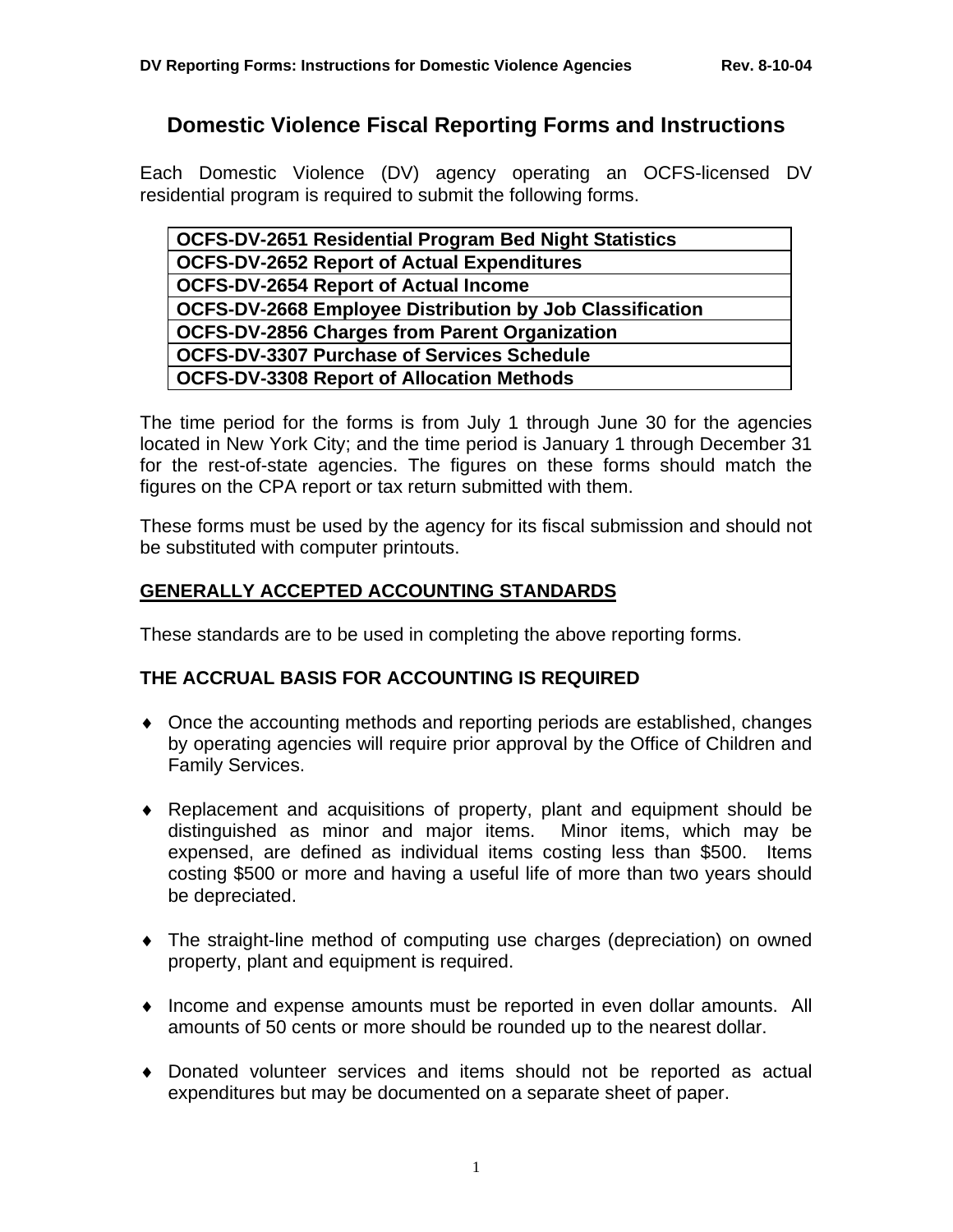### **1. INSTRUCTIONS FOR COMPLETING OCFS-DV-2652, REPORT OF ACTUAL EXPENDITURES**

Instructions for the purchases of services schedule **(OCFS-DV-3307)** are also in this section. See the instructions for Account 04, **Purchase of Services.**

#### **a.) General Instructions:**

All agency expenditures must be reported. The total expenditures must agree with the expenditures certified by the CPA report or fiscal year tax return.

All gross expenditures shall be reported by program type (DV Shelter, DV Program, Safe Dwelling, Safe Home, non-residential, etc.). Agencies that operate more than one Safe Dwelling or Safe Home shall report aggregate expenditures for all such similar types under one cost center. However, DV Shelters and DV Programs shall be reported as separate cost centers, even if an agency operates more than one. Expense lines 1-31 on the OCFS-DV-2652 form are called "accounts" throughout these instructions.

### **b.) Detailed Instructions:**

- ♦ All agency program expenses must be reported, including non-Domestic Violence program expenses.
- ♦ Column 1, Gross Operating Expenses: Report the total expenses for the reporting period.
- ♦ Columns 2-7, Program Cost Centers: Enter the total allowable expenses for each cost center.
- ♦ **Allowable Expenses:** Those expenses related to the care, maintenance and services provided to victims of domestic violence.
- ♦ **Non-Allowable Expenses:** Those expenses not related to the provision of care, maintenance and services to victims of domestic violence. Examples of non-allowable expenses include special research or demonstration projects for public or private organizations. Fund raising expenses and investment counseling fees are non-allowable. Non-allowable expenses are reported Account 31, "non-allowable" in the Non Domestic Violence cost center.
- ! **Central Administration Expenses:** You should not report a separate cost center (or column) for "Management and General". If your agency's internal reports maintain a separate cost center for such amounts, those amounts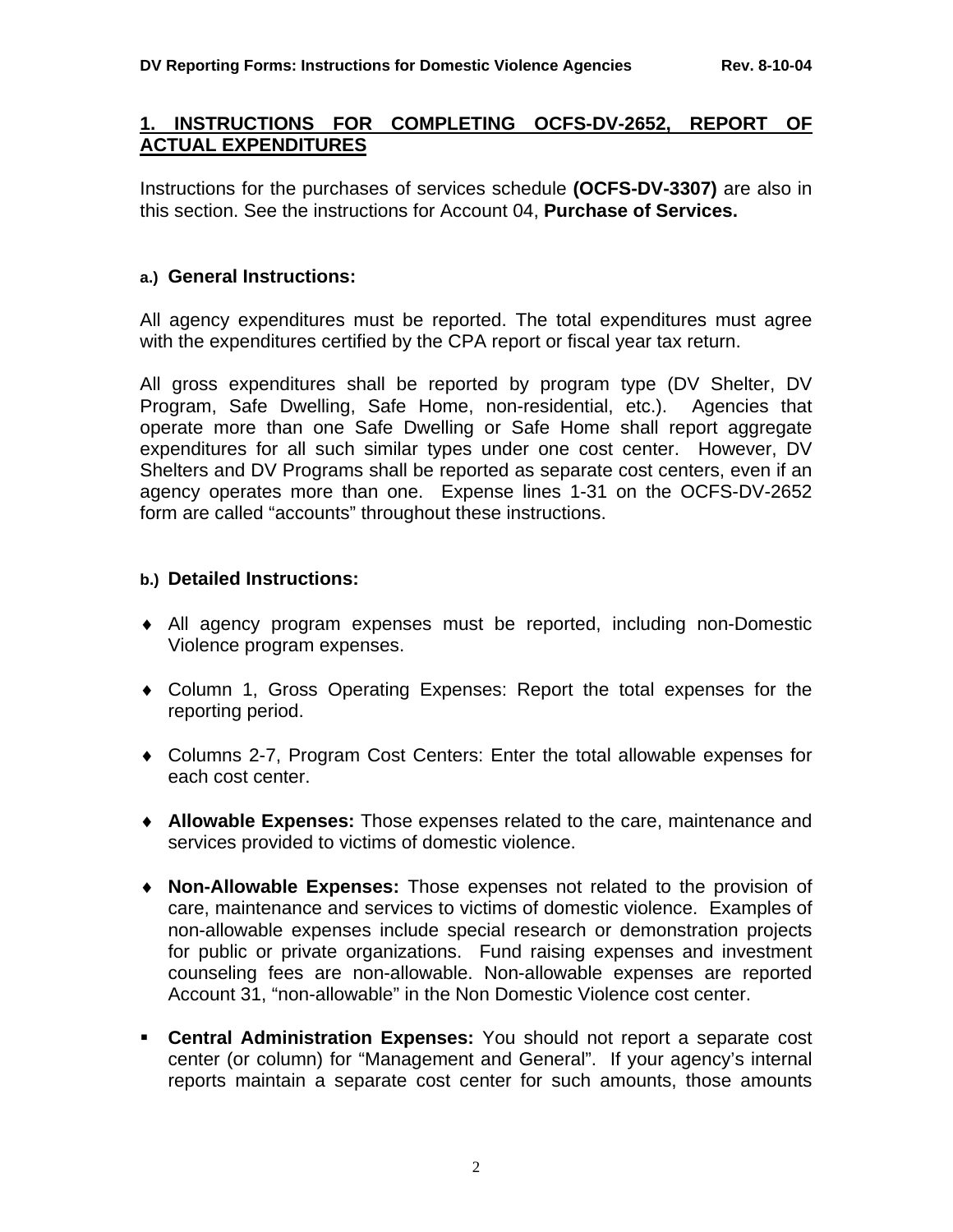should be redistributed among DV and Non-DV programs, as appropriate, before completing your SOP report.

### **c) Cost Allocation**

Any expenditure that cannot be directly charged to a specific program must be allocated to all programs that benefit from the expenditure.

- ♦ Direct Charges-those expenditures exclusively charged to a specific program. For example, a person who works only in a specific program would have his salary and fringe benefits charged directly to that program.
- ♦ Allocated Charges are general agency shared support and overhead expenses. Agencies shall use a fair and reasonable method to allocate costs that are shared by programs. Any allocation method that provides for a reasonable distribution of cost and can be substantiated at the time of audit is acceptable. The allocation method chosen must relate to the type of expense. For example: property expense-square feet, for food-bed nights, for vehicles-percent of use. Agencies which allocate costs on OCFS-DV-2652 must also submit OCFS-DV-3308, **Report of Allocation Methods.**

Some examples of acceptable allocation methods are:

- ♦ Allocating costs on the percentage basis of direct charges of a specific program to the total of all agency direct charges.
- ♦ Square feet of floor space in the physical plant.
- ♦ Percent of resident population.
- ◆ Percent of vehicle use.

The following examples will help to clarify this issue: Let us assume that your agency operates a DV Shelter, a DV Program and a Safe Home Network:

**Property Costs-**The central office space is 1200 square feet containing desk and file space for one executive director, one secretary, two counselors, one program aide and one fund raiser. To simplify, let's assume that each worker is assigned 200 square feet and rent for the office space is \$10,000. The executive director, the secretary and the two counselors are equally shared by the three programs and the aide is assigned to the Safe Home network. The fund raiser works full time raising funds.

|  |  | <b>Staff</b> | <b>DV Shelter</b> | DV Program | Safe Home | Non- |
|--|--|--------------|-------------------|------------|-----------|------|
|--|--|--------------|-------------------|------------|-----------|------|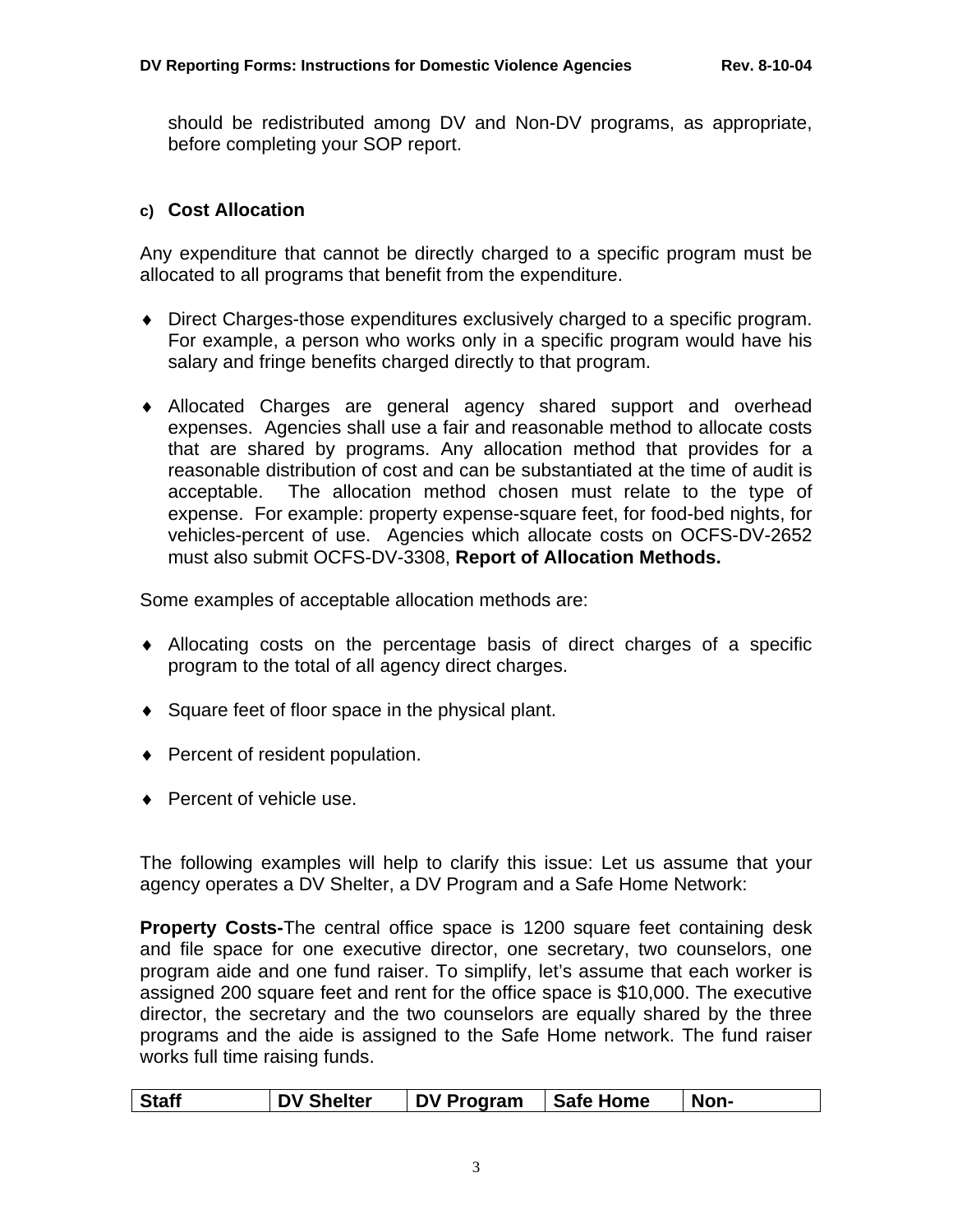|                                |         |         |         | allowable |
|--------------------------------|---------|---------|---------|-----------|
| Direct Sq. Ft.                 |         |         | 200     | 200       |
| Allocated Sq.   266.7<br>Ft.   |         | 266.7   | 266.6   |           |
| Percent of Sq. $ 22.2%$<br>Ft. |         | 22.2%   | 38.9%   | 16.7%     |
| <b>Rental Cost</b>             | \$2,220 | \$2,220 | \$3,890 | \$1,670   |

**Food Costs:** Food is distributed between the DV Shelter and the DV Program. The DV Shelter provided 5,000 bed nights and the DV Program provided 2,500 bed nights. Therefore, 66.7% of the cost of food is allocated to the DV Shelter and 33.3% is allocated to the DV Program.

**Vehicles:** This agency has two vehicles that are used by staff in each program. The total annual mileage for both vehicles is 30,000 miles. Staff assigned to the DV Shelter traveled 6,000 miles. Staff assigned to the DV Program traveled 9,000 miles and staff assigned to the Safe Home network traveled the remaining 15,000 miles. The vehicle cost is allocated 20% to the DV Shelter, 30% to the DV Program and 50% to the Safe Home Network.

**Salaries:** The salaries of staff who work in more than one program should be allocated based on hours spent in each program. This can be tracked by time records that show the hours worked in each program.

## **d) Chart of Accounts and Definition of Expenditures: Each account number 01 through 31 below corresponds to the account number on the Report of Actual Expenditures form OCFS-DV-2651.**

For purposes of allowability in the Domestic Violence State Aid Rate calculations, the following additional limitations under Regulation 408.7(4)(ii) shall apply regarding rental costs of property.

(ii) The reasonableness of property costs will be limited as follows:

(a) Related party transactions. Actual costs for rentals of land, buildings and equipment and other personal property owned or controlled by organizations or persons affiliated with the residential program, or owned or controlled by members, directors, trustees, officers or other key personnel of such residential program or their families either directly or through corporations, trusts or other similar arrangements in which they hold more than 10 percent interest in such land, building and equipment or an interest valued at \$1,000 or more, whichever is less, are allowable only to the extent that such rentals do not exceed the amount the authorized agency would have received had legal title to the rented items or facilities been vested in it.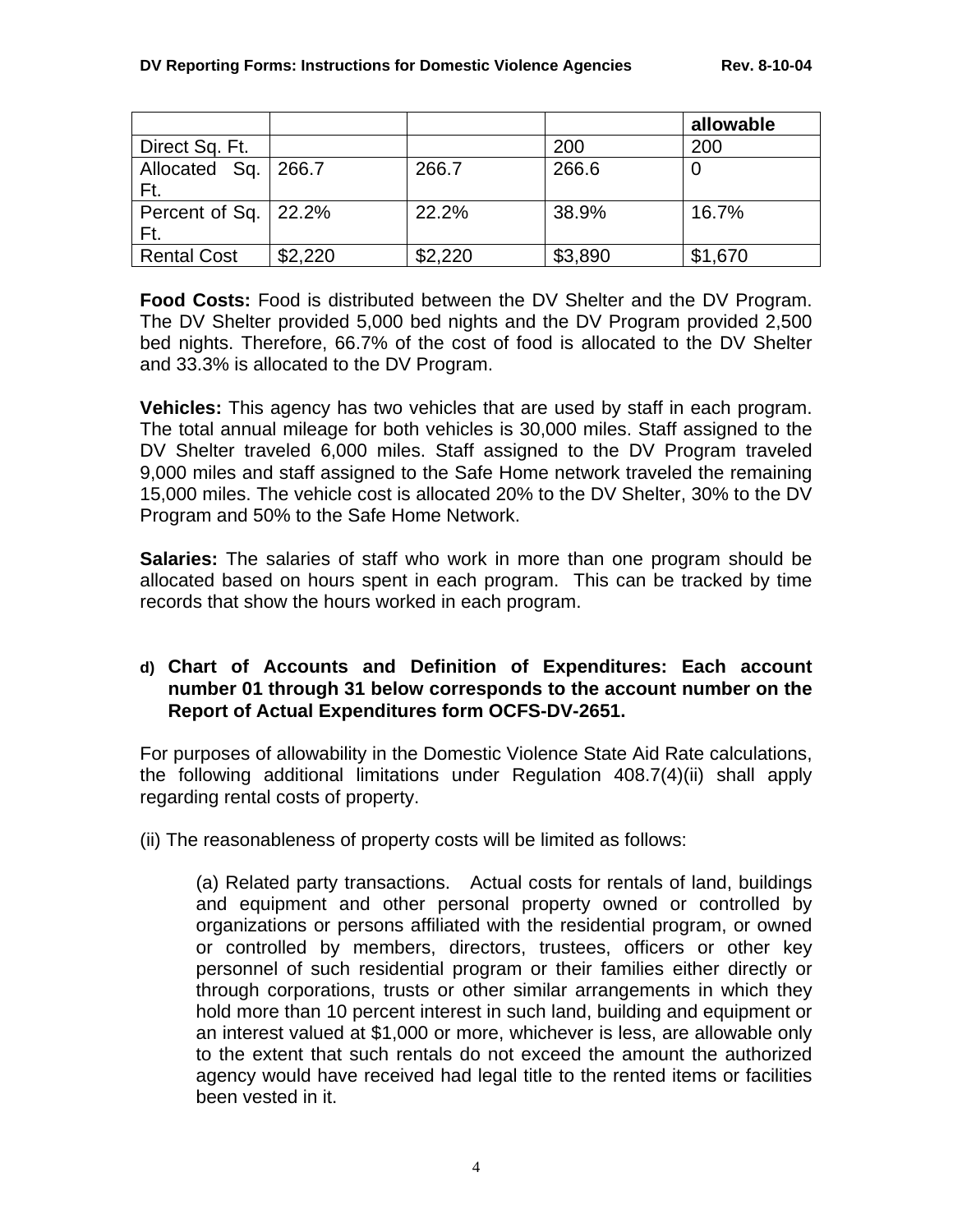(b) Actual charges in the nature of rent between or among authorized agencies or organizations under common control are allowable to the extent such charges do not exceed the normal costs of ownership, such as depreciation, taxes, insurance and maintenance; provided that no part of such costs shall duplicate any other allowed costs.

(c) Non related party transactions. Rental costs of land, building and equipment and other personal property are allowable if the rates are reasonable in light of such factors as rental costs of comparable facilities and market conditions in the areas, the type, life expectancy, condition and value of the facilities leased, options available and other provisions of the rental agreement. Application of these factors, in situations where rentals are extensively used, may involve among other considerations, comparison of rental costs with the amount which the institution would have received had it owned the facilities.

(d) Sales/leaseback transactions. Rental costs specified in sale and leaseback agreements, incurred by authorized agencies through selling plant facilities to investment organizations, such as insurance companies, associate institutions or private investors, and concurrently leasing back the same facilities, are allowable only to the extent that such rentals do not exceed the amount which the authorized agency would have received had it retained legal title to the facilities.

**01 Salaries:** Enter all taxable and non-taxable salaries and wages paid or accrued to employees on the agency payroll.

Include severance pay to regular employees. Credit this account with Worker's Compensation awards, jury duty fees and disability claims received.

Do not include consultant fees, donated services, or the wages paid to the agency personnel who are paid by a source other than the agency, such as Youth Board Workers, teachers, etc. The value of meals and lodging provided to employees in lieu of salaries should not be credited to this account. Those costs are credited to the other applicable expense accounts.

Account 01 is separated into three sub-accounts or classifications. A brief description of each sub-account and a partial list of job titles for each of these sub-accounts follows. Employees who spend the majority of their time working in one of the three classifications should be reported in that classification. Allocation between classification may only be done with prior, written approval from OCFS.

A. **Administrative:** Persons whose primary function is the general management and daily administration and operation of the agency in accordance with applicable rules and regulations of the Office of Children and Family Services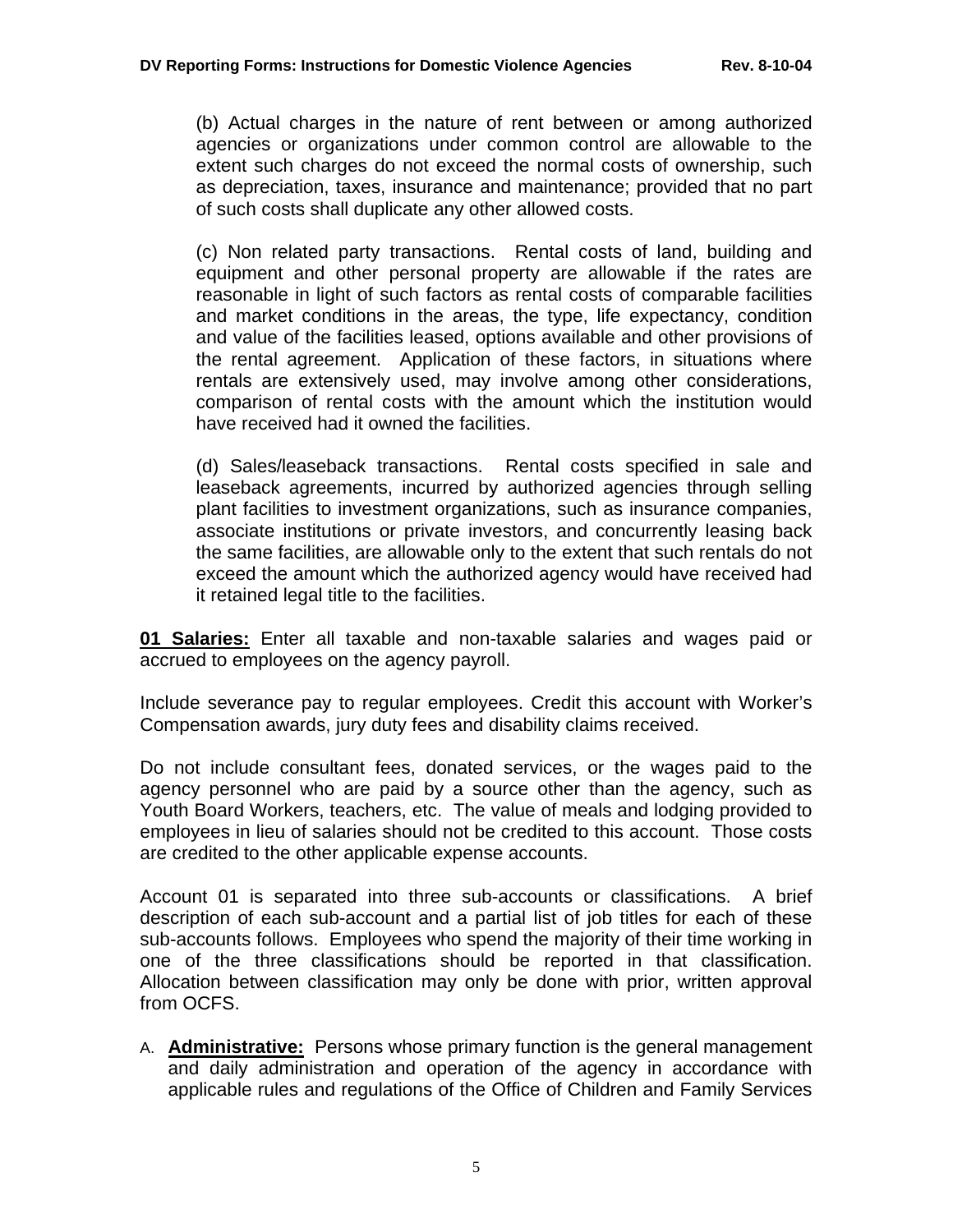and all other applicable requirements of law and of the policies of the governing board.

### **Administrative Job Titles:**

| <b>Assistant Executive Director</b> | Administrator                |
|-------------------------------------|------------------------------|
| <b>Associate Director</b>           | <b>Director of Personnel</b> |
| <b>Director of Division</b>         | <b>Financial Director</b>    |
| <b>Executive Director</b>           | Accountant                   |
| <b>Business Manager</b>             | <b>Office Manager</b>        |
| <b>Bookkeeper</b>                   | <b>Clerk/Office Worker</b>   |
| Receptionist                        | <b>Typist Stenographer</b>   |
| Secretary                           | <b>Program Director</b>      |
| <b>Administrative Assistant</b>     |                              |

**B. Program Support:** Persons whose primary function is to provide support, counseling, and supervision of the activities of clients in care, and general development, planning and coordination of services to victims of domestic violence.

#### **Program Support Job Titles:**

| <b>Project Director</b>       | Advocate                      |
|-------------------------------|-------------------------------|
| <b>Crisis/Hot Line Worker</b> | Case Aide                     |
| <b>Social Worker</b>          | <b>Recreation Worker</b>      |
| Counselor                     | Driver/Escort                 |
| Cook                          | <b>Social Work Supervisor</b> |
| <b>Guidance Counselor</b>     | <b>Night Supervisor</b>       |
| <b>Volunteer Coordinator</b>  | <b>Shelter Manager</b>        |
| <b>Dietitian</b>              |                               |

**C. Maintenance:** Persons whose primary function is the maintenance and repair of the buildings and grounds.

### **Maintenance Job Titles:**

| Maintenance Worker   | Custodian |
|----------------------|-----------|
| Housekeeper/Domestic | Janitor   |
| Watchman/Security    | Handyman  |

### **02 Fringe Benefits and Payroll Taxes**

A. **Social Security-** Employer portion of FICA taxes.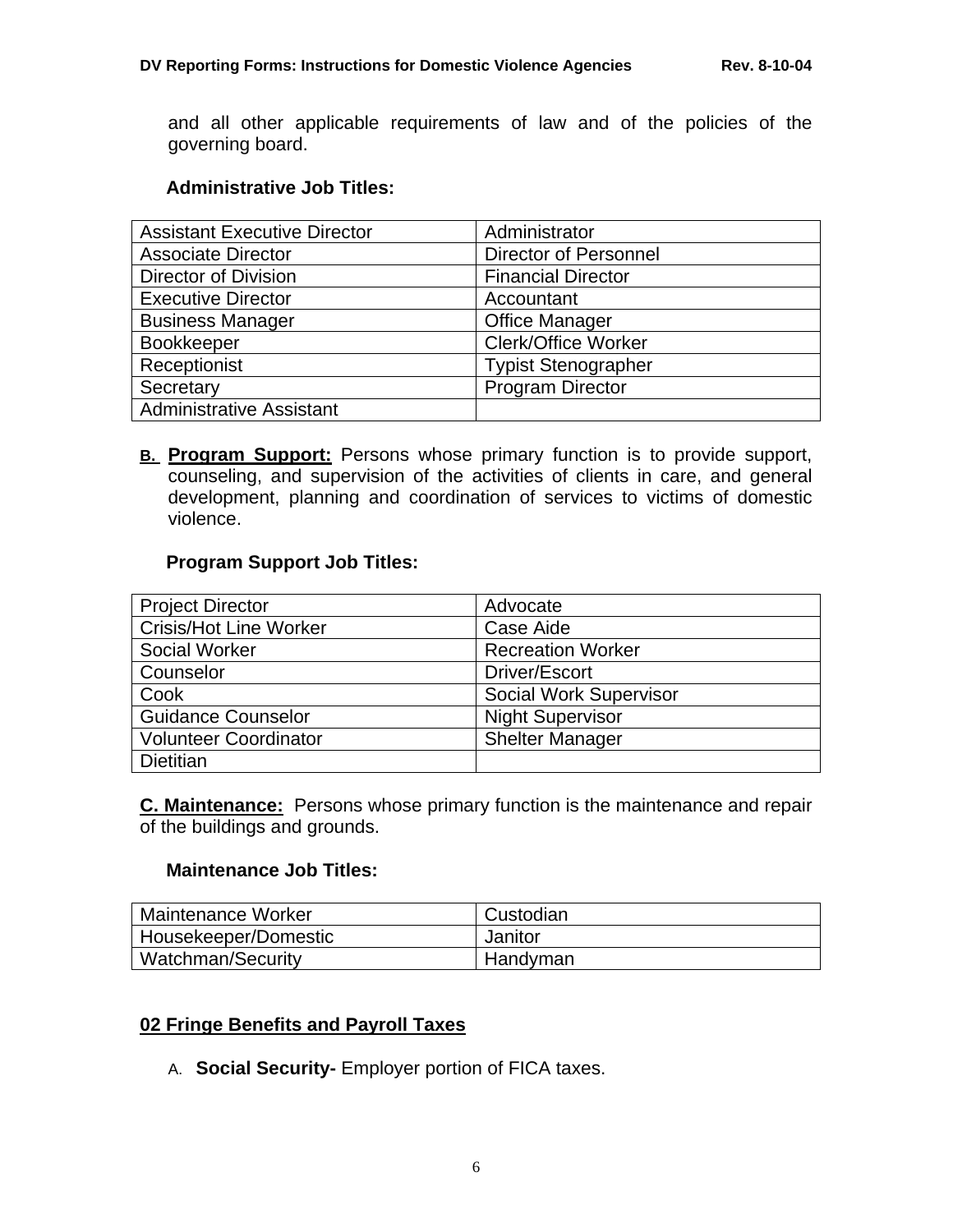- B. **Insurance-Life/Health-** Agency cost of life, disability, dental and health insurance premiums
- C. **Pension and Retirement** Agency cost of employee retirement benefits.
- D. **Worker's Compensation/UIB/NYS Disability-** Agency cost of Worker's Compensation, Unemployment Insurance Benefits and NYS Disability premiums. Include credits for premium refunds and employee contributions.
- E. **Vacation Accrual and/or Sick Leave-** Agency's accrual of vacation and sick leave that employees have earned but not yet taken. This is for the reporting fiscal year only, providing that the following four conditions are met:
	- 1. The employer's obligation is attributable to employees,
	- 2. The obligation relates to rights that vest or accumulate,
	- 3. Payment of the compensation is probable, and
	- 4. The amount to be paid can be reasonably estimated

In order to properly account for all of these benefits, a base amount of accrued leave must be established from November 1, 1980 to the current reporting period. The portion of allowable accrued vacation and sick leave to be reported in this account is the amount, positive and negative, of leave accrued during the reporting fiscal year only, not retroactively. The method of charging the vacation or sick leave credits will be similar to the LIFO inventory method, or the last accumulated credit is the first charged credit.

### **The following examples will help to clarify this issue:**

- $\Rightarrow$  An agency has an employee who has accumulated 50 days of vacation and sick leave from November 1, 1980 to the current reporting period. During the current fiscal period, the employee earns an additional 15 days of leave. The employee uses seven days of leave during this period. For reporting purposes, the agency should report the eight (8) days as accrued time. The seven (7) days the employee used is offset by the 15 earned days.
- $\Rightarrow$  Given this same example, if the employee earns 15 days of leave during the year and uses 20 days of leave, the effect of this would be to report a negative five (5) days for the fiscal period.

**03 Transportation and Worker's Expense:** Report expenses incurred by agency employees in connection with the care, counseling and support of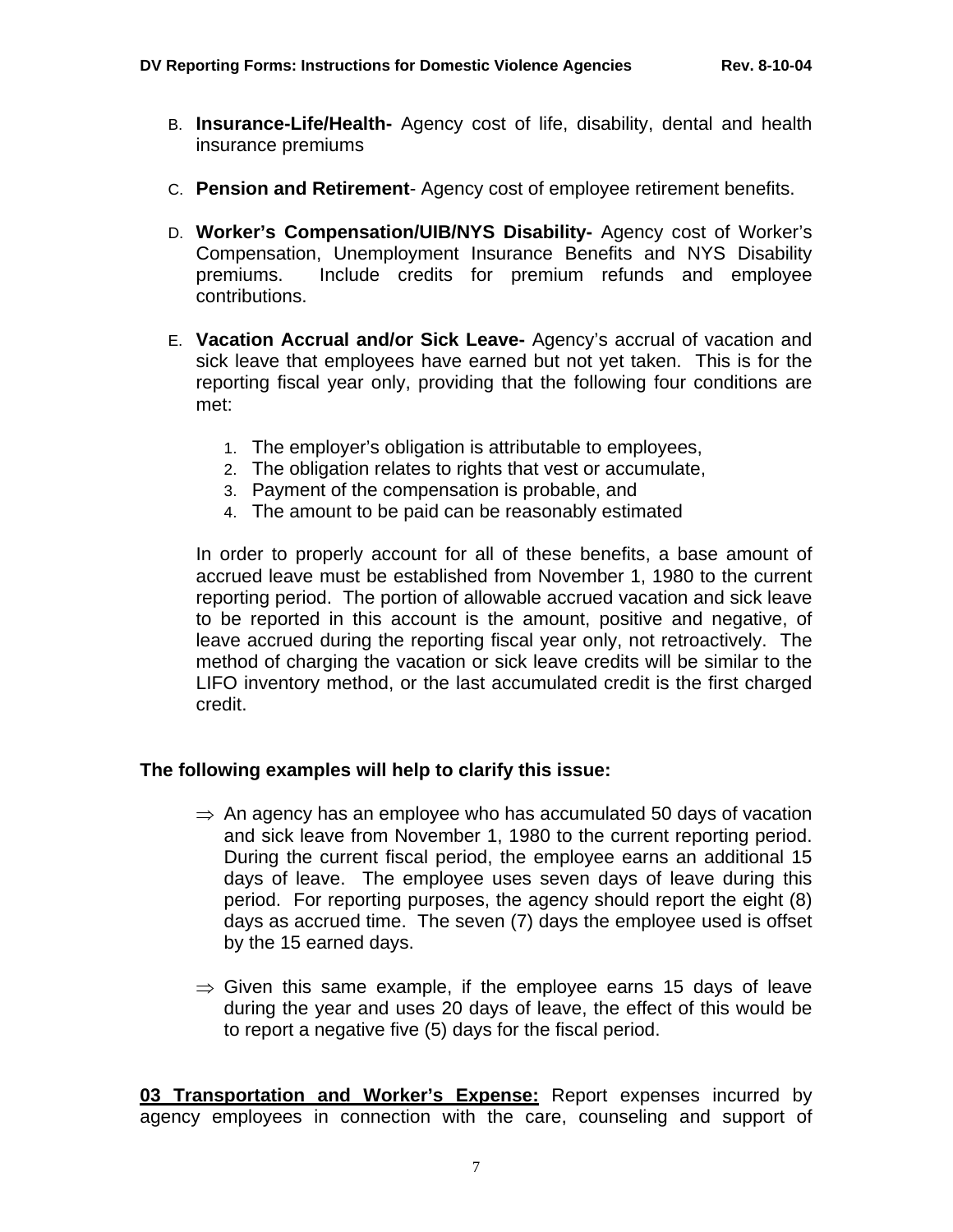persons in care. These are mileage allowances, worker's phone calls, and office visits. Employee transportation expenses for conferences, seminars or training programs are reported in Account 21, **Conference Expense.** 

**04 Recreation and Social Activities:** Admission to sporting, recreational and cultural events. Other examples are trips, outings and motions picture rentals. Include snacks and treats purchased on outings.

**05 Purchase of Services:** Payments for services purchased from independent contractors such as kitchen or dietary services, security guards, temporary office help, garbage collection, maintenance of grounds, data processing, laundry and dry cleaning, extermination, etc.

### **AGENCIES REPORTING COSTS IN THIS ACCOUNT MUST COMPLETE OCFS-DV-3307, PURCHASE OF SERVICES SCHEDULE. INDICATE ON OCFS-DV-3307 THE TYPE OF SERVICE, THE TOTAL COST AND THE ALLOCATION OF COSTS BY PROGRAM.**

**Example: If the cost reported on this form is labeled Data Processing, report all expenditures for data processing included in account 05 of OCFS-DV-2652.** 

|                |    |                |                | <b>Allocation by Program</b> |                  |
|----------------|----|----------------|----------------|------------------------------|------------------|
| <b>Type</b>    | οf | Total          | <b>Shelter</b> | <b>Safe Home</b>             | Non-             |
| <b>Service</b> |    | <b>Expense</b> |                |                              | <b>Allowable</b> |
| Data           |    | \$10,000       | \$5,000        | \$4,000                      | \$1,000          |
| Processing     |    |                |                |                              |                  |

If a parent organization or affiliated agency provided services that would otherwise be provided by agency staff, report these costs in account 30, **Charges from Parent Organization.**

### **06 Food:**

Report the cost of food purchased for the clients and staff. Include the cost of meals purchased off grounds and charges for the delivery of food purchases.

### **07 Clothing:**

Report the cost of clothing and materials and supplies for making clothing. Include clothing purchased for the stockroom and individual cash clothing allowances.

**Note: Although clothing is an allowable DV expense, it is not reimbursable under the DV State Aid Rate (DVSAR) setting methodology.** 

#### **08 Bedding and Linen**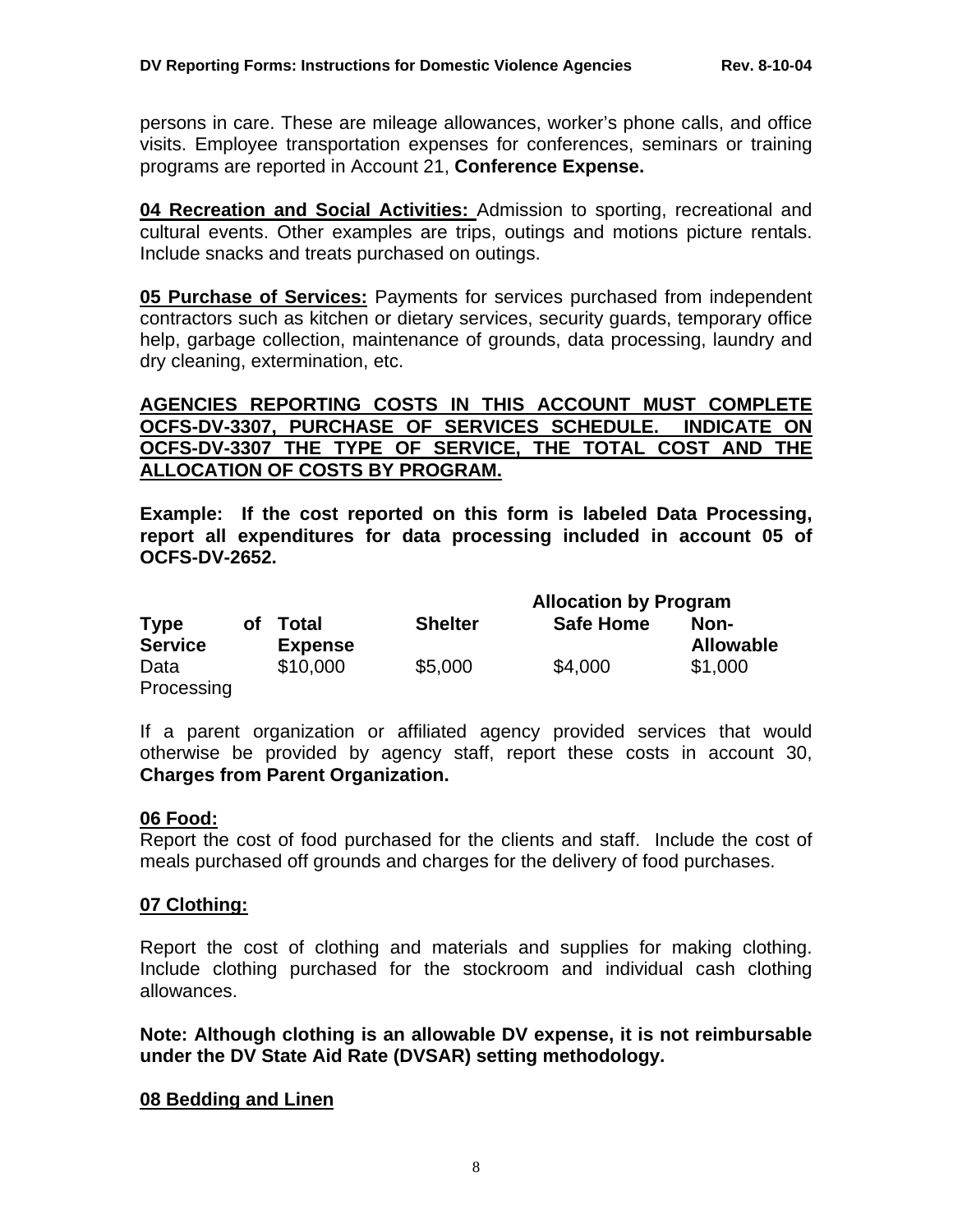Report the cost of purchased blankets, sheets, rubber sheeting, diapers, pillow cases, pillows, bedding, tablecloths, napkins, towels, wash cloths, staff uniforms, etc. Also report the cost of rental linens. Mattresses and springs are reported in account 09, **Supplies and Equipment.** 

**09 Supplies and Equipment:** Report the cost of consumable supplies including freight and delivery charges for maintenance, household, kitchen, recreation, laundry, etc. Report any installation charges.

Replacements and acquisitions should be distinguished as major or minor items. Minor items are defined as individual items costing less than \$500. These are expensed. Items costing \$500 or more and having a useful life of more than two years should be capitalized and the depreciation reported in account 29, **Use Charges.** 

**10 Rent:** Report the rent for real property and utilities if they are included in the rental agreement. If the utilities expense can be identified separately, it is reported in account 13, Utilities.

**11 Rent- Furnishings and Equipment:** Report the cost, including installation charges, of rented furnishings and equipment.

**12 Rent- Vehicles:** Report the cost of vehicles rented or leased by the agency. Include services and maintenance costs if they are part of the rental or lease agreement. Employee personal use of agency vehicles is reported as nonallowable.

**13 Utilities:** Report utility costs (fuel oil, natural gas, electric and other utilities).

**14 Repairs and Maintenance- Plant and Equipment:** Expense for the maintenance, repairs and service contracts for plant, (facility, residence or office) office equipment, stationary and movable equipment. Differentiate between expenses charges to **plant (line A)** and **equipment (line B)**.

Supplies used for repairs made by agency staff are charged to account 09, **Supplies and Equipment**. Expenditures for repairs which prolong the useful life of an asset, increase its value or adapt it to a different use are capitalized with depreciation reported in account 29, **Use Charges**.

**15 Repairs and Maintenance-Vehicles:** Report the cost of maintenance, repairs and service contracts on agency vehicles. For rented vehicles, only include repair and maintenance costs not covered by the rental or lease agreement. Costs for employee owned vehicles are non-allowable.

**16 Telephone:** Report all telephone costs in this account. Include the regular billings from the local telephone companies, answering services, direct lines, etc. Credit this account with refunds for personal telephone calls.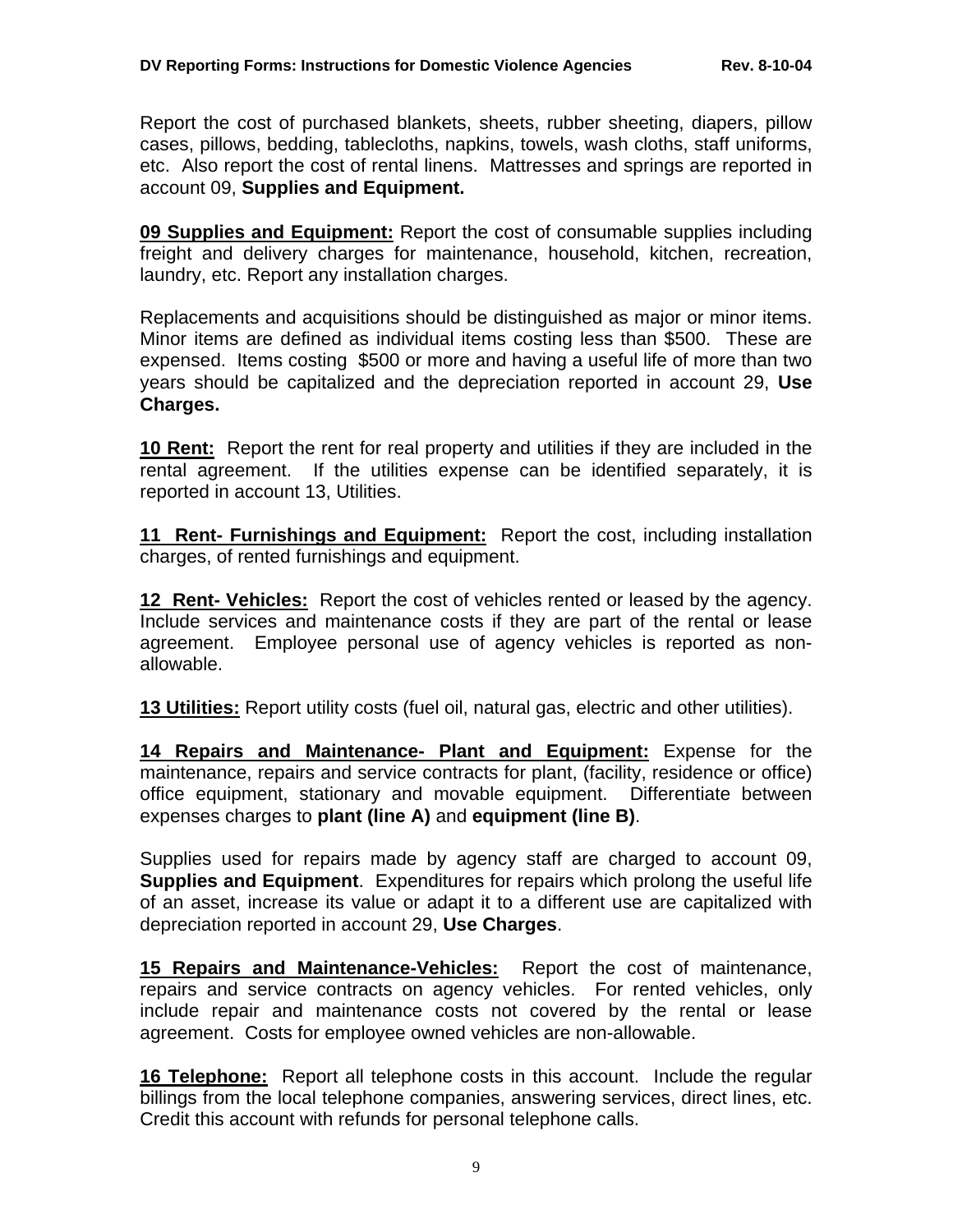**17 Postage:** Report the cost of postage stamps, postage meter rentals and mailing permits.

**18 Dues/Licenses/Permits:** Report the following costs in this account: memberships in national or local industry organizations, professional certificates, birth and death certificates, permits for the storage of fuel, alcohol and other inflammables.

**19 Office Supplies:** Report the cost of consumable office supplies including freight and delivery charges. Include typewriters, adding machines, etc. Capitalize items costing \$500 or more and report the depreciation in account 29, **Use Charges.** Include payments to printers and commercial artists for letterheads, pamphlets, financial reports, office forms, checks, annual reports, etc.

**20 Subscriptions/Publications:** Report the cost of books, periodicals, magazines, newspapers, etc. Include subscriptions and single copy purchases.

**21 Conference Expense:** Report the cost of outside conferences related to agency business. Include registration fees, transportation, lodging and meals.

**22 Administrative Expense:** Report administrative costs that support the agency service programs but are not directly identified with any particular service function. Examples are agency board and committee meetings, general staff meetings, organization and procedures surveys, gratuities to non-employees, gifts to staff on special occasions, etc.

Include expenses that are administrative in nature, but not specifically identified in this chart of accounts, such as appraisals of plant.

23 Staff Development: Report the cost of seminars, training programs and courses authorized by the agency.

**24 Publicity:** Report the cost of informational material that is necessary to the agency program function and activities. Examples are materials for recruiting Safe Home providers, agency staff and community education. General public relations materials such as agency films and news releases are considered to be fund raising and must be reported as non-allowable.

**25 Audit, Legal and Advisory Fees:** Report the cost of audit and legal services. Bookkeeping services are reported in account 04, **Purchase of Services.**

**26 Insurance:** Report the cost of insurance including liability, fire and theft, burglary, plate glass, automobile, etc. Credit this account with dividends, refunds and rebates received from insurance carriers or agents.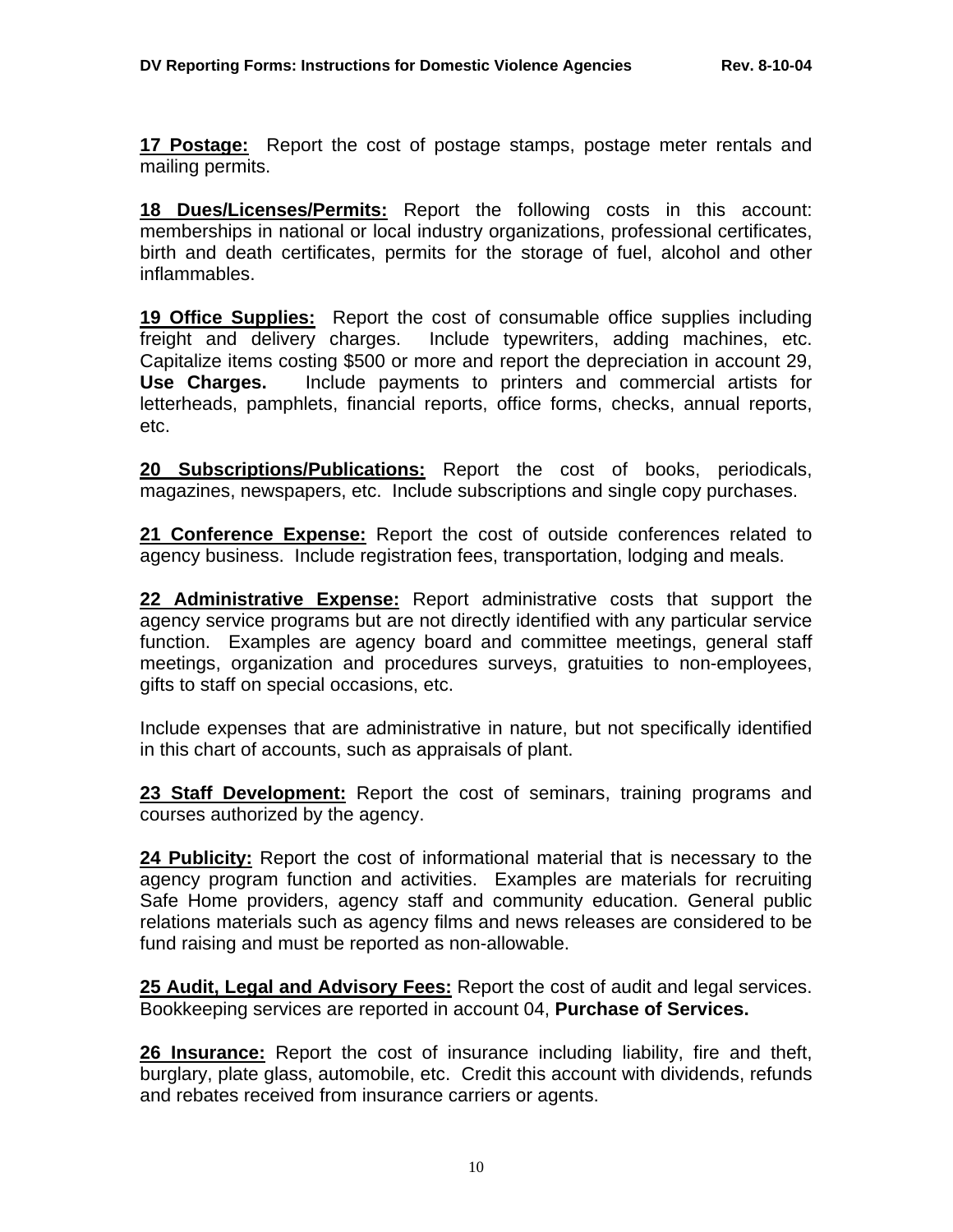Insurance costs related to employee benefits are reported in account 02, **Fringe Benefits and Payroll Taxes.** 

**27 Interest: Report** interest expense that is related to the particular program.

- A. **Debt Services-** The interest on bank loans, bonds, mortgages, etc. if the expense is to improve the conditions of agency property.
- B. **Operations-** Interest expense incurred to solve cash flow problems. This expense is subject to the following conditions:
- $\bullet$  The interest is charged by a financial institution such as a bank;
- ♦ The interest charges must be reduced by any earnings on the investment portfolio or unrestricted agency funds. This includes board-restricted funds.
- ♦ The interest expense incurred is for the minimum amount necessary to continue agency operations. Borrowing against receivables in excess of day to day operating expenses is not allowable for rate setting purposes.

**28 Taxes:** Water, school, property and other taxes paid by the agency. Include the New York State Corporation Franchise Tax. Not for profit agencies must apply for tax exempt status for property taxes. If any agency does not apply for tax exempt status for property taxes, these taxes are not allowable. Generally, property taxes will be considered allowable the first year a building is obtained by an agency or when a lease agreement specifies that the agency is responsible for the payment of such taxes. **Payments for Federal, State or City income taxes are not allowable.** 

**29 Use Charges:** Report the use charge (depreciation) for owned property, plant and equipment. The basis for the charges is the initial actual cost or historic appraised value, in the cases of donated assets or where the historical cost cannot be determined, of each asset divided by the useful life.

The straight line method of computing use charges (depreciation) on owned property, plant and equipment is required.

| Buildings:                     |               |
|--------------------------------|---------------|
| Brick and mortar construction  | 40 years      |
| Wood frame construction        | 25 years      |
| <b>Land Improvements</b>       | 20 years      |
| <b>Furniture and Equipment</b> | 10 years      |
| Vehicles                       | 3 to 5 years  |
| Leasehold Improvements         | 3 to 15 years |

Allowable useful lives for facilities, buildings or property are as follows: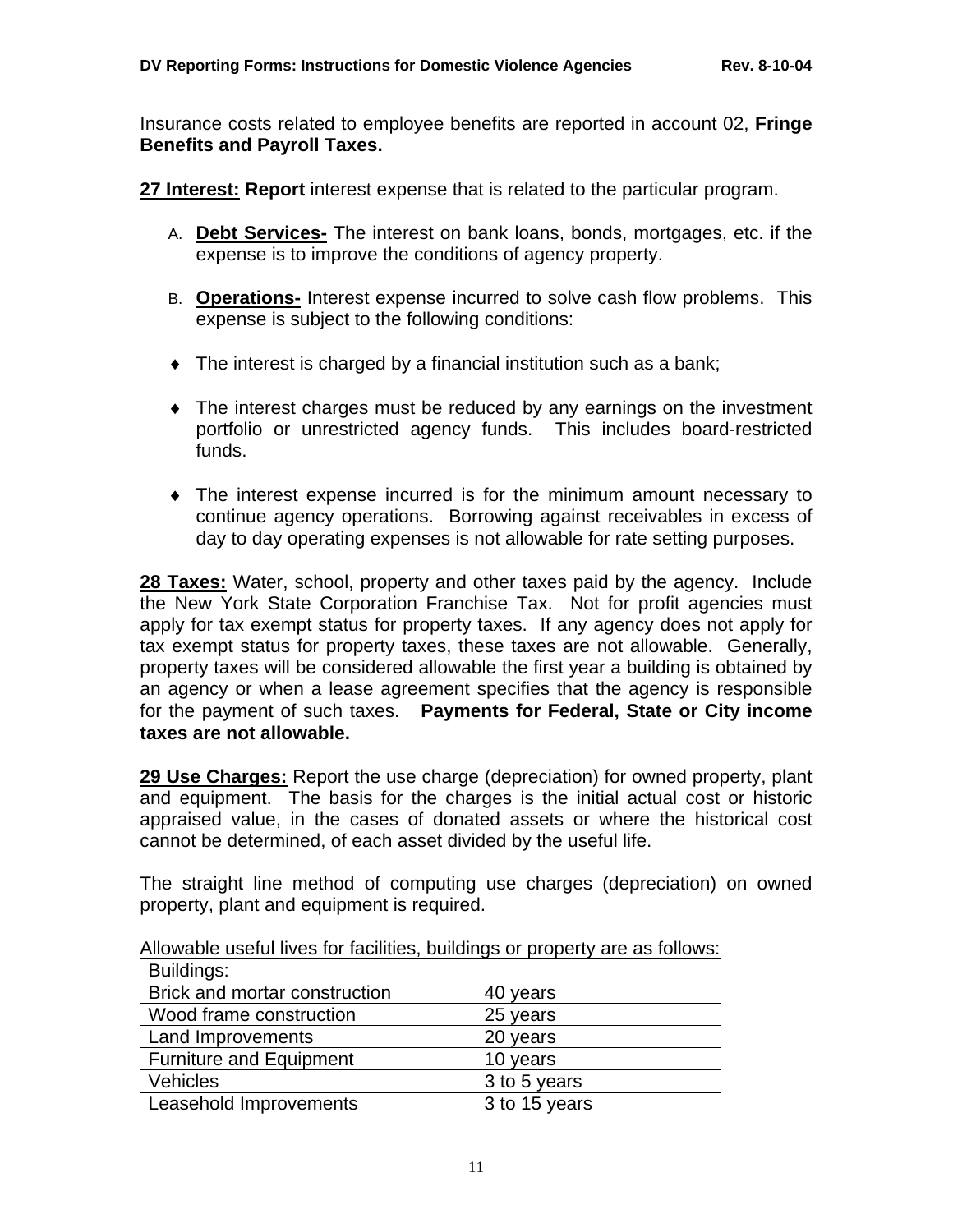Donated furniture or equipment cannot be expensed or capitalized.

**30 Charges from Parent Organization:** Report the cost of support services provided by the agency's parent organizations. Examples are clerical staff, supplies, duplication services, technical consultants, bookkeeping services, etc. If costs are reported in this account, **OCFS-DV-2856, Supplemental Memorandum Report, Charges from Parent Organization** must be submitted.

Charges from parent organizations are allowed only if they are charged to all related agencies on the same basis.

**31 Non-allowable expenses-** See the explanation on page 2 under "Detailed Instructions."

### **2. INSTRUCTIONS FOR COMPLETING OCFS-DV-3308 REPORT OF ALLOCATION METHODS**

**Column 1-** The number for the account from OCFS-DV-2652. There is a line for each account.

**Column 2-** "Allocation Method Used"; indicate the methodology used as a basis for distribution of allocated cost.

**Column 3-** "Total Expense"; amount reported on OCFS-DV-2652 in the applicable account.

**Column 4-** "Direct Expense"; portion of Total Expense (Column 3) charged directly to the cost center.

**Column 5-** "Allocated Expense"; portion of Total Expense (Column 3) allocated to the cost center.

**Columns 6-10-** "Distribution of Allocated Expense": this portion of the form consists of two parts, Amount and Percent. Each program that generates a portion of the Allocated Expense should be identified with the percent of Allocated Expense and the amount that it contributes. **NOTE: Columns 6-10 must equal Column 5.**

### **Example:**

| Acct<br>No. | Allocation<br>Method<br>Used | Total<br>Expense<br>from<br>DV-2652 | Direct<br>Expense | Allocated<br>Expense | Program | Shelter | Safe<br><b>Dwelling</b> | Safe<br>Home | <b>Non</b><br>Residential |
|-------------|------------------------------|-------------------------------------|-------------------|----------------------|---------|---------|-------------------------|--------------|---------------------------|
|             |                              |                                     |                   |                      | $\%$    | 50%     | 20%                     | 20%          | 10%                       |
| 21          | Square                       | 0.500                               | ,000              | 500                  | AMT     | 250     | $_{00}$                 | 00           | 50                        |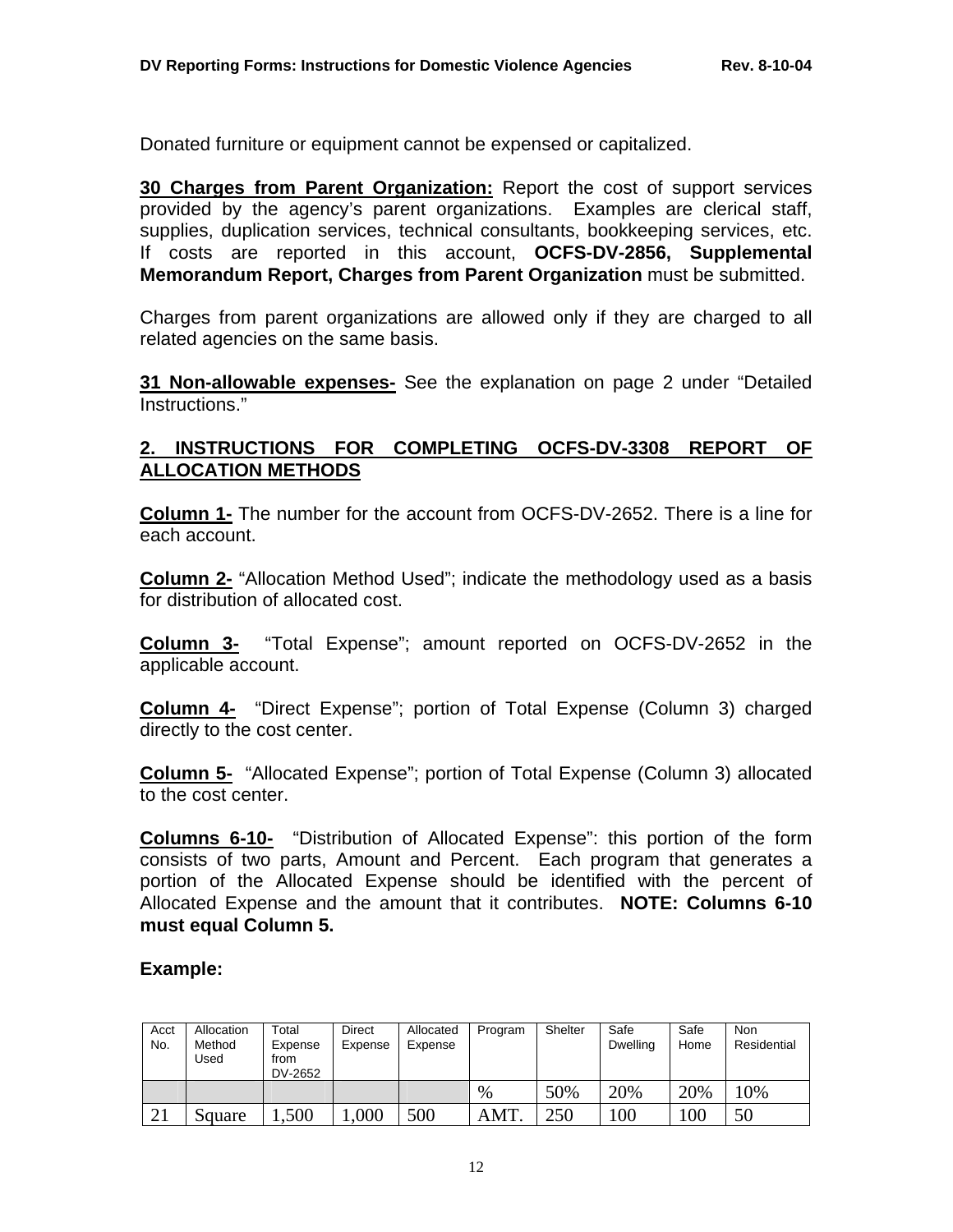| $H\Omega^{\prime}$<br>્∪ા |  |  |  |  |
|---------------------------|--|--|--|--|

## **3. INSTRUCTIONS FOR COMPLETION OF OCFS-DV-2651: RESIDENTIAL PROGRAM BED NIGHT STATISTICS**

All residential bed night statistics are reported on this form. If you operate more than one Safe Dwelling facility, combine the bed night statistics for all of them under a single Safe Dwelling heading.

Enter the following information:

- ♦ **Agency Name**
- ♦ **Program Type:** DV Shelter, DV Program, Safe Dwelling, Safe Home Network
- ♦ Program Licensed Capacity: The licensed capacity of the facility; this is taken from the OCFS issued operating certificate.
- ♦ **I. Bed Nights Billed to LDSS (Local Departments of Social Services):** 
	- A. Billed for Full Payment: Those bed nights where the LDSS was billed the full DVSAR.
	- B. Billed for Partial Payment: Those bed nights where the LDSS was billed a portion of the DVSAR.
	- C. Total bed nights billed to LDSS: The total of A and B.
- ♦ **II. Bed Nights Provided but Not Billed to LDSS:** Bed nights provided that were, for whatever reason, not billed to a local department of social services.
- ♦ **III. Total of all Bed Nights Provided (billed and not billed).**
- ♦ **IV. Program Utilization:** The percentage of utilization based on licensed capacity and all bed nights provided.

### **4. INSTRUCTIONS FOR COMPLETING OCFS-DV-2654, REPORT OF ACTUAL INCOME**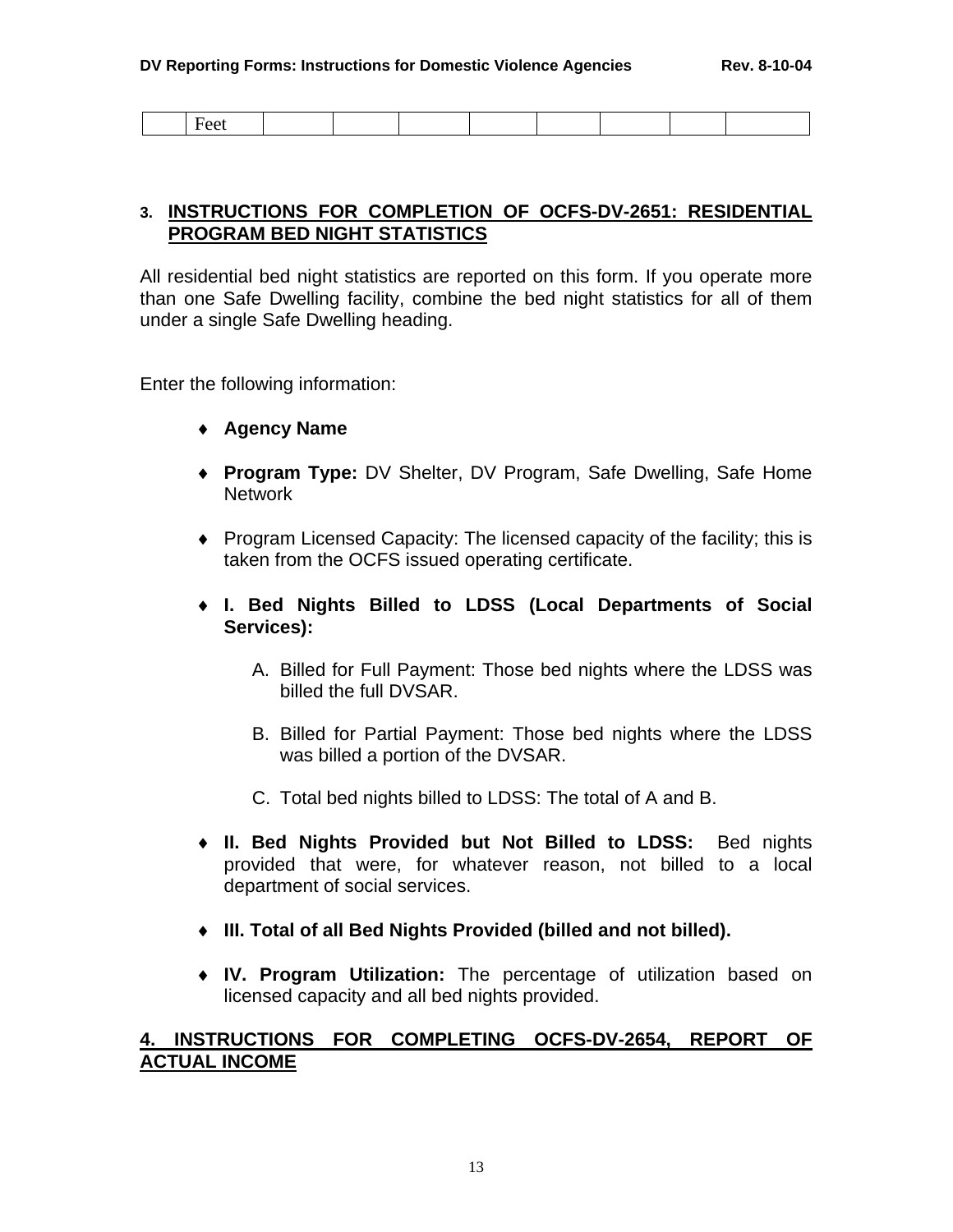In compliance with New York State's full financial disclosure policy, each authorized agency is required to report all revenue. Revenue must be reported regardless of whether or not it is applied to operating expenses. Each source of revenue must be clearly indicated for the appropriate twelve-month reporting period.

OCFS-DV-2654 is divided into three sections:

 Section A- Government Grants Section B- Fee for Service Section C- Other Income

The column "EDP Code" should be left blank (OCFS use only).

Income reported in Sections A and B and C must be allocated to the appropriate program cost center. Where income is attributed to more than one program it should be allocated to each affected program. Note: Only agencies which are eligible for both a residential and non-residential grant are required to allocate income between Residential and Non-Residential Cost Centers.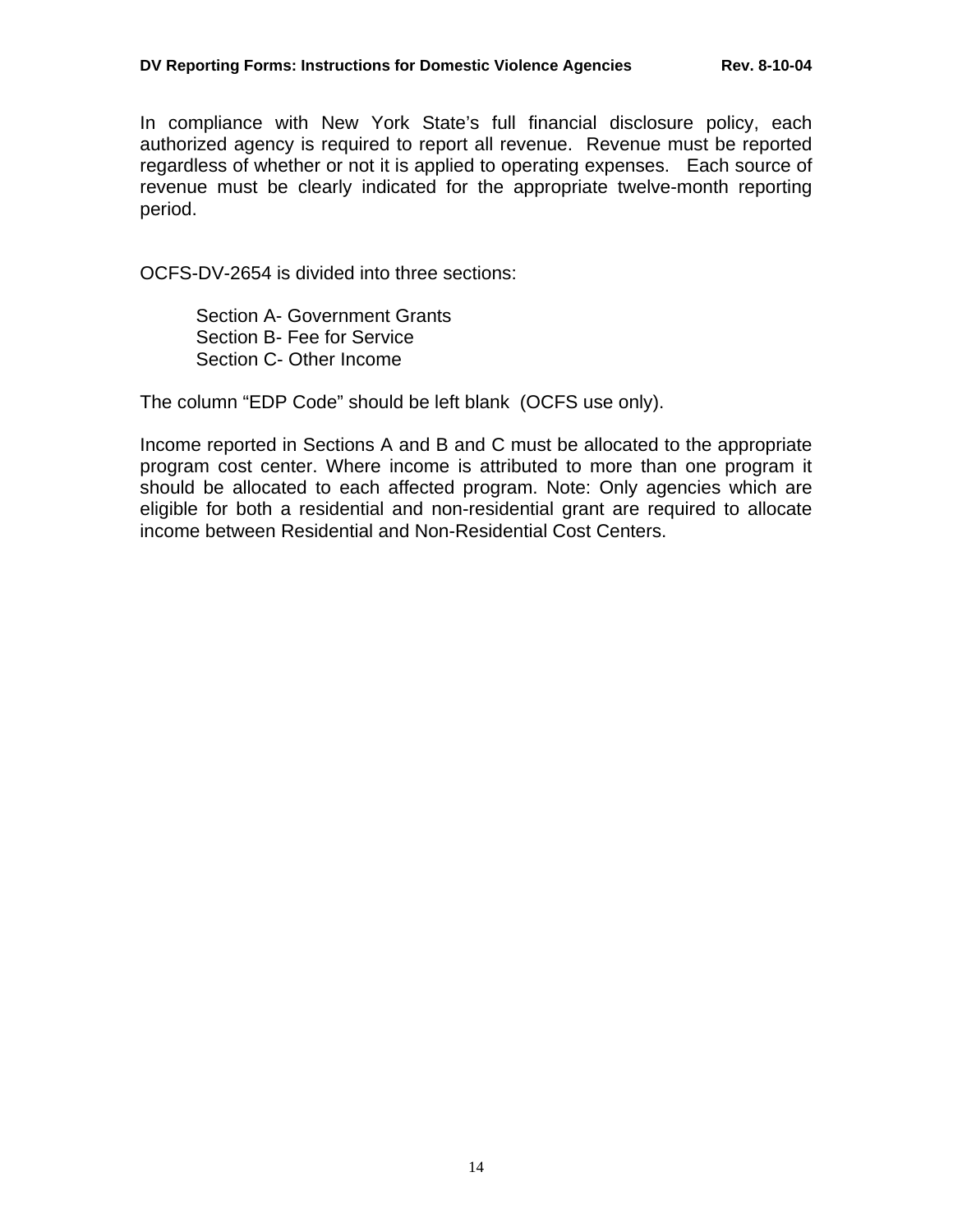#### **Section A- Government Grants**

Use this section to report grant revenue from all government sources that is used to reduce agency operating expenses. The income must be allocated to the appropriate cost center. List each source of income separately. (Do not lump sum.) The following list gives examples of the types of income reported under Section A. It is not intended to be all inclusive.

Report only government grant income. Do not enter fee income or per diem income in this section. The funding that you receive from the local district as a DVSAR per diem is reported in Section B of "Fees Income."

- ♦ NYS Crime Victims Board
- ♦ NYS Social Services Maintenance Grants
- ♦ Federal Emergency Management Agency Grants
- ♦ NYS Department of Health Grants
- ♦ Community Service Block Grants
- ♦ Local Social Service Department Grants
- ◆ OCFS Grants

### **Section B- Fee for Services**

Report revenue from government and non-government sources for reimbursement for services provided. The following is a list of Section B income. It is not intended to be all inclusive.

- ♦ Local Social Services Districts, payments of DV State Aid Rates
- ♦ Third Party Insurance Payments
- ♦ Other State (New Jersey, Pennsylvania, etc.)
- ♦ Private Fees Collected.

### **Section C- Other Income**

Report all other agency income in this section. The sources and amounts must be specifically identified. The following list gives examples of Section C income. It is not intended to be all inclusive.

- ♦ Grants from Foundations, Corporations or other private sources
- ♦ Interest Income
- $\bullet$  Capital gains
- ♦ Capital losses from investments (should be shown as a negative number and subtracted from the total
- ♦ Private Donations, Legacies and Bequests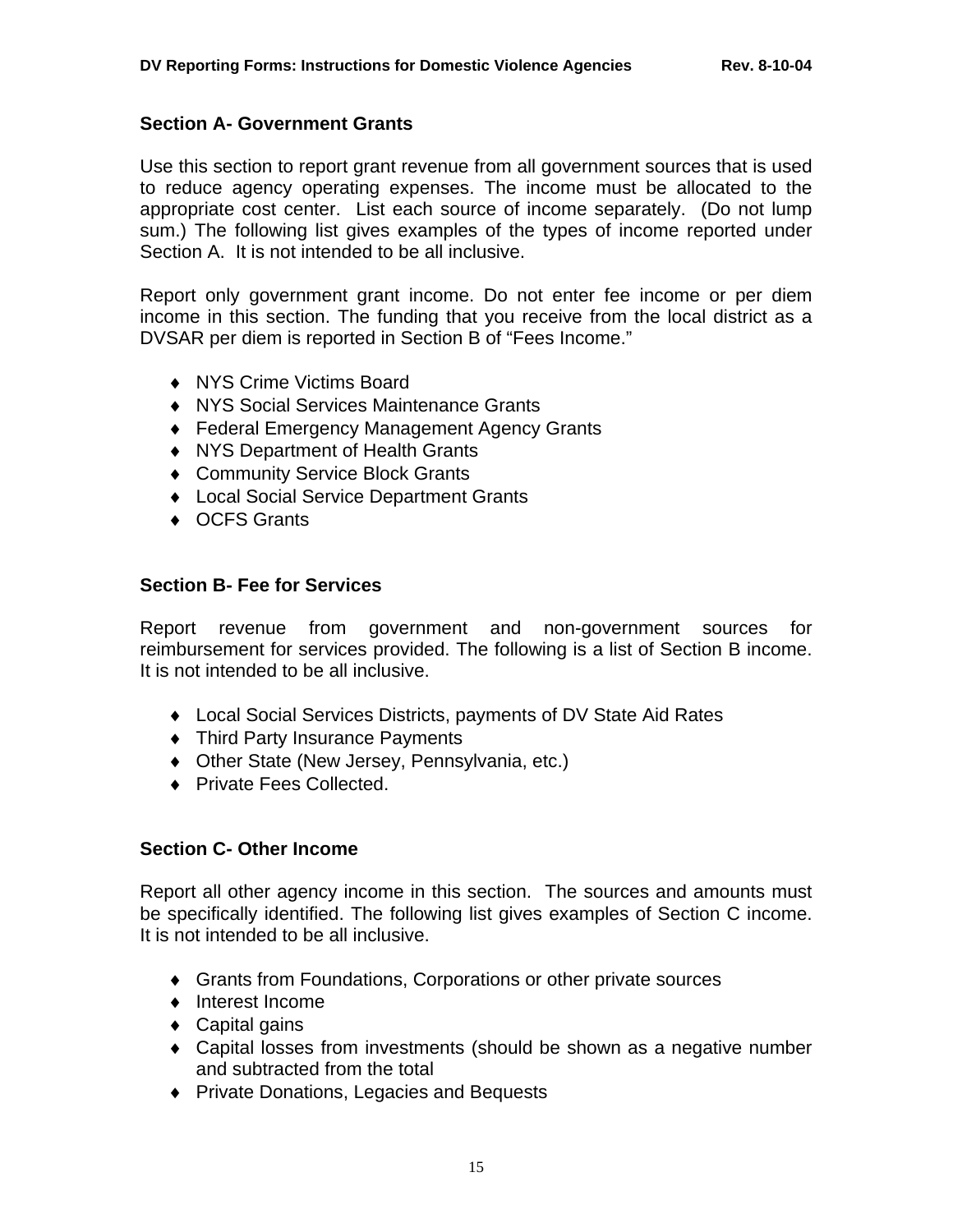- ♦ Contributions or allotments from the United Way, Community Chest, Greater New York Fund, etc.
- ♦ Employee Donation- Other than to pay for expenses incurred by the agency.

## **5. INSTRUCTIONS FOR COMPLETING OCFS-DV-2856, SUPPLEMENTAL MEMORANDUM REPORT CHARGES FROM PARENT ORGANIZATION**

 This form must be completed if expenditures were reported in account 30, **Charges from Parent Organization on OCFS-DV-2652.**

#### **Elements of Cost Included in the Charge**

The nature of the service provided (i.e. duplicating materials, clerical staff, supplies, technical consultant, bookkeeping services, EDP services, etc.) must be itemized with the corresponding amount charged. The total parent organization charge must agree with the amount reported in account 30 of **OCFS-DV-2652.** If any element of cost is covered by a purchase of services agreement, designate such cost by using the letters P.O.S. after the description of the cost in the "nature of expense" section.

### **Description of the Method by which the Parent Organization Determines the Charge**

Describe how the parent organization allocates the charge to the agency. Charges are allowable only when they are charged on the same basis to all related agencies.

### **Description of the Method by which the Parent Organization Charge is Allocated to the Program Centers**

Describe the allocation methods used to distribute the parent organization charge along with an explanation of how the methods were derived. These methods must conform with the general accounting standards described in these instructions.

### **Allocation to Program Cost Centers**

Record the amounts reported in Account 30 on the **OCFS-DV-2652.**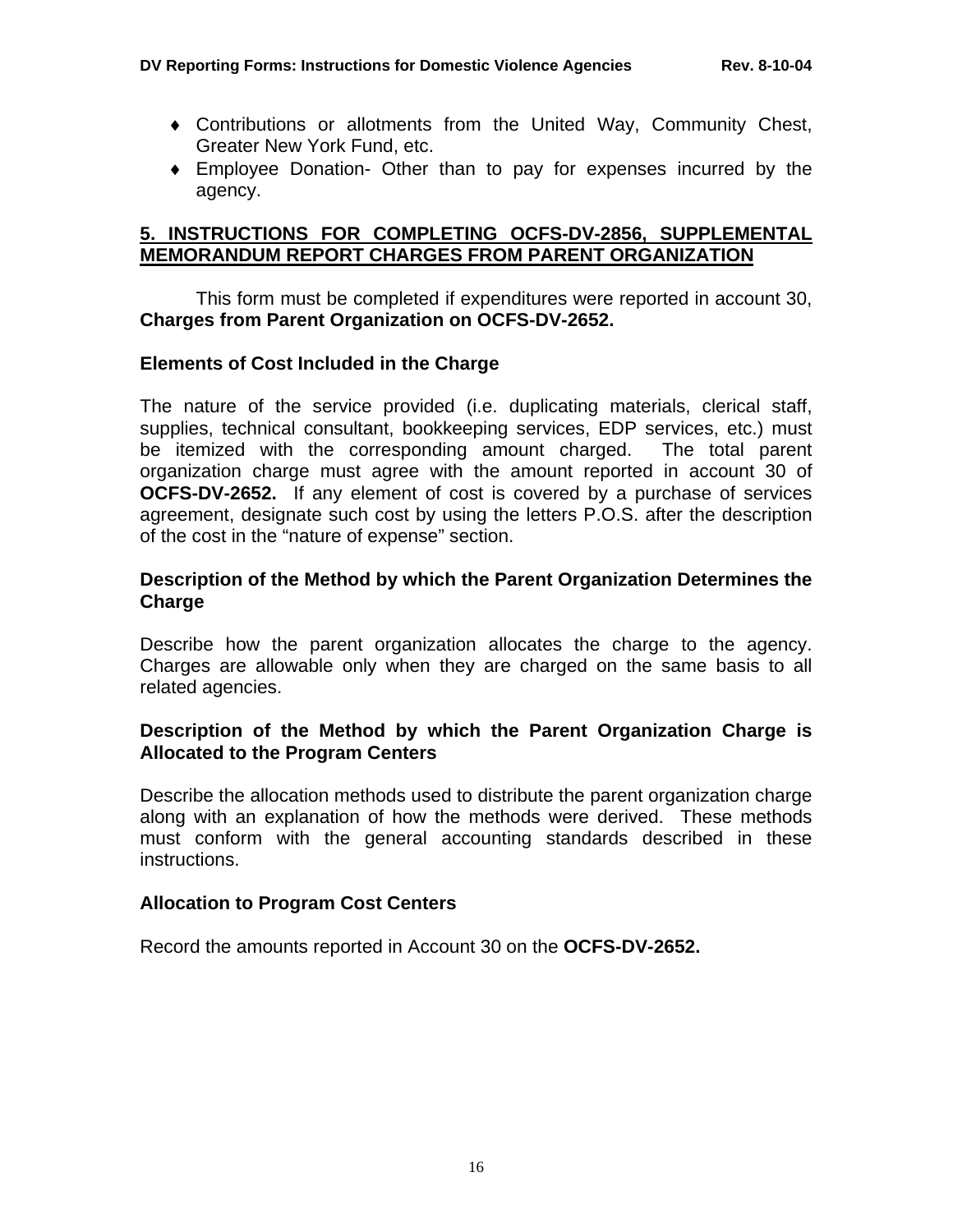### **6. INSTRUCTIONS FOR OCFS-DV-2668, EMPLOYEE DISTRIBUTION BY JOB CLASSIFICATION**

This report is used to distribute salaries and full time equivalent (FTE) positions by job classification to the different program cost centers. A separate page is provided for each of the three job classifications: Administration, Program Support and Maintenance.

Job Classification: Report each job title filled during the reporting period.

Administration, Program Support and Maintenance positions should be reported using the job titles found in the instructions for Account 01, Report of Actual Expenditures.

A job title should be included in only one of the three job classifications unless the OCFS has given prior, written approval. If a job title has both full and part time positions, they should be combined on one line. Therefore, each job title should have only one line.

#### **EDP Code (Column 1)**

OCFS use, leave blank.

### **Highest Gross Annual Salary (Column 2)**

Indicate the agency's highest annual salary paid for each job title.

### **Lowest Gross Annual Salary (Column 3)**

Indicate the agency's lowest annual salary paid for each job title.

### **Salary Total (Column 4)**

List the total salary amount paid for each job title. The sub-total for each job classification must correspond to the total salaries reported in account 1 of the **Report of Actual Expenditures.**

### **FTE, Agency Total (Column 4a)**

Indicate the number of full time equivalent positions paid by the salaries listed in column 4. Full time equivalent (FTE) is defined as the actual fractional or whole number of positions filled during the reporting year. Do not carry out numbers to more than two decimal places.

For example, a full time worker is hired on January 1, six months after the start of the reporting year. Since that person was paid for one half year, 0.5 FTE worker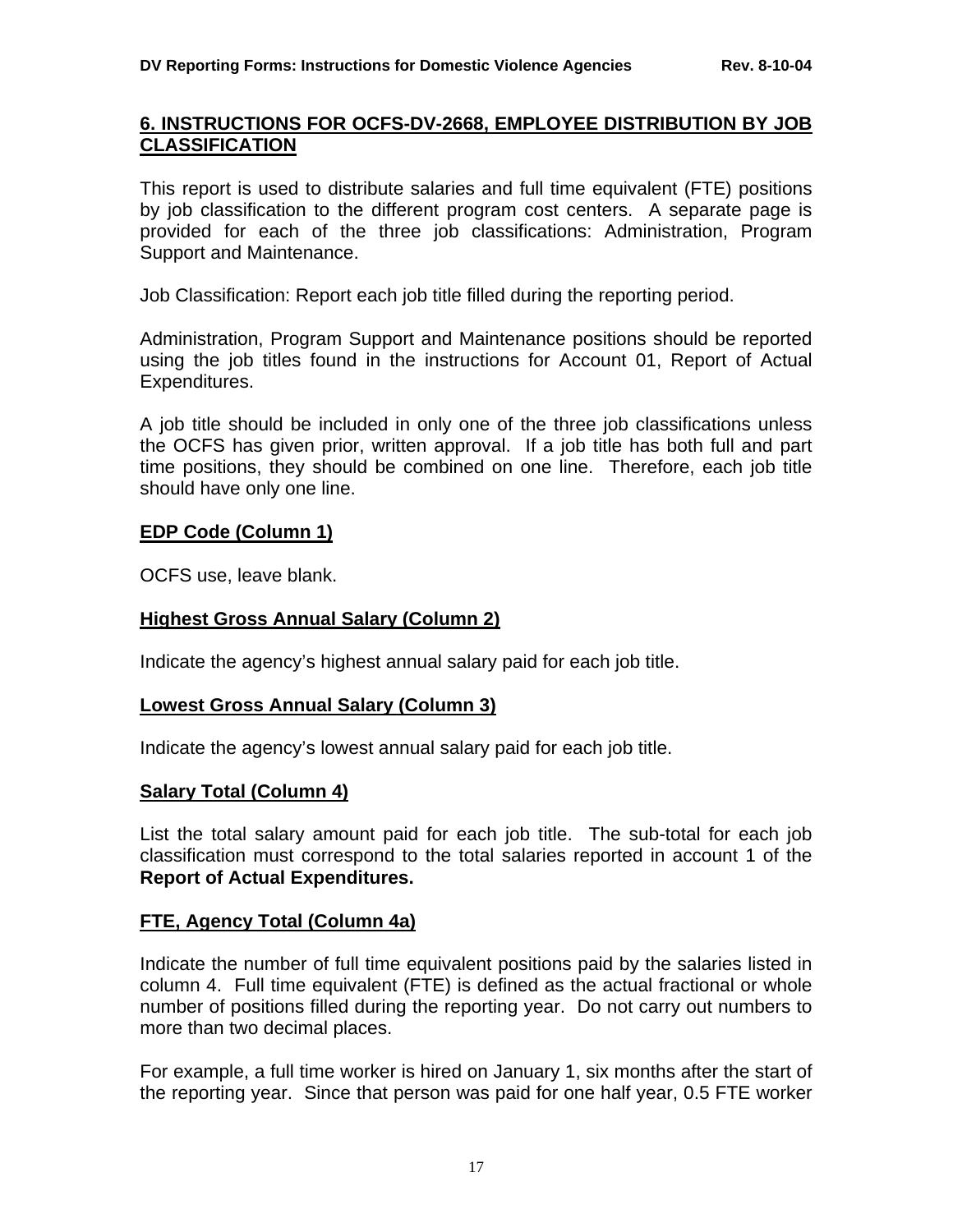is reported. If the position was half time, .25 FTE should be reported; .50 years times .50 time equals .25 FTE.

### **A formula to determine full time equivalency follows:**

FTE equals the number of months worked divided by 12 times the number of hours worked per week divided by the agency standard work week. This formula applied to the half time worker mentioned above would show:

(6 months worked divided by 12) \* (20 divided by 40) based on a 40 hour work week

#### .50 \*.50=.25 FTE

FTE workers who work overtime are also calculated with this formula. For example, a worker with a standard 40 hour work week who also works an average of 5 hours overtime each week would be shown as follows:

 $(12$  divided by  $12$ <sup>\*</sup> $(45$  divided by  $40)$ 

1\* 1.125= 1.13 FTE

Note that the exact answer, 1.125, is rounded up to 1.13 since numbers are not carried out to more than two decimal places.

### **FTE, (Columns 5a through 8a)**

Salaries must be distributed to program cost centers on the same allocation basis used on the Report of Actual Expenditures, OCFS-DV-2652. Salaries for fund raising and investment counseling must be reported in a separate column labeled "Non-allowable."

Report the full time equivalent positions by job title and programs using the formula described above. The total full time equivalent positions must equal the total for each job title listed in Column 4a. Use a separate sheet of paper to report volunteer worker FTE"s in each job title. Do not combine paid and volunteer FTE's on one line. Do not estimate a cost for volunteer FTE's on this fiscal form.